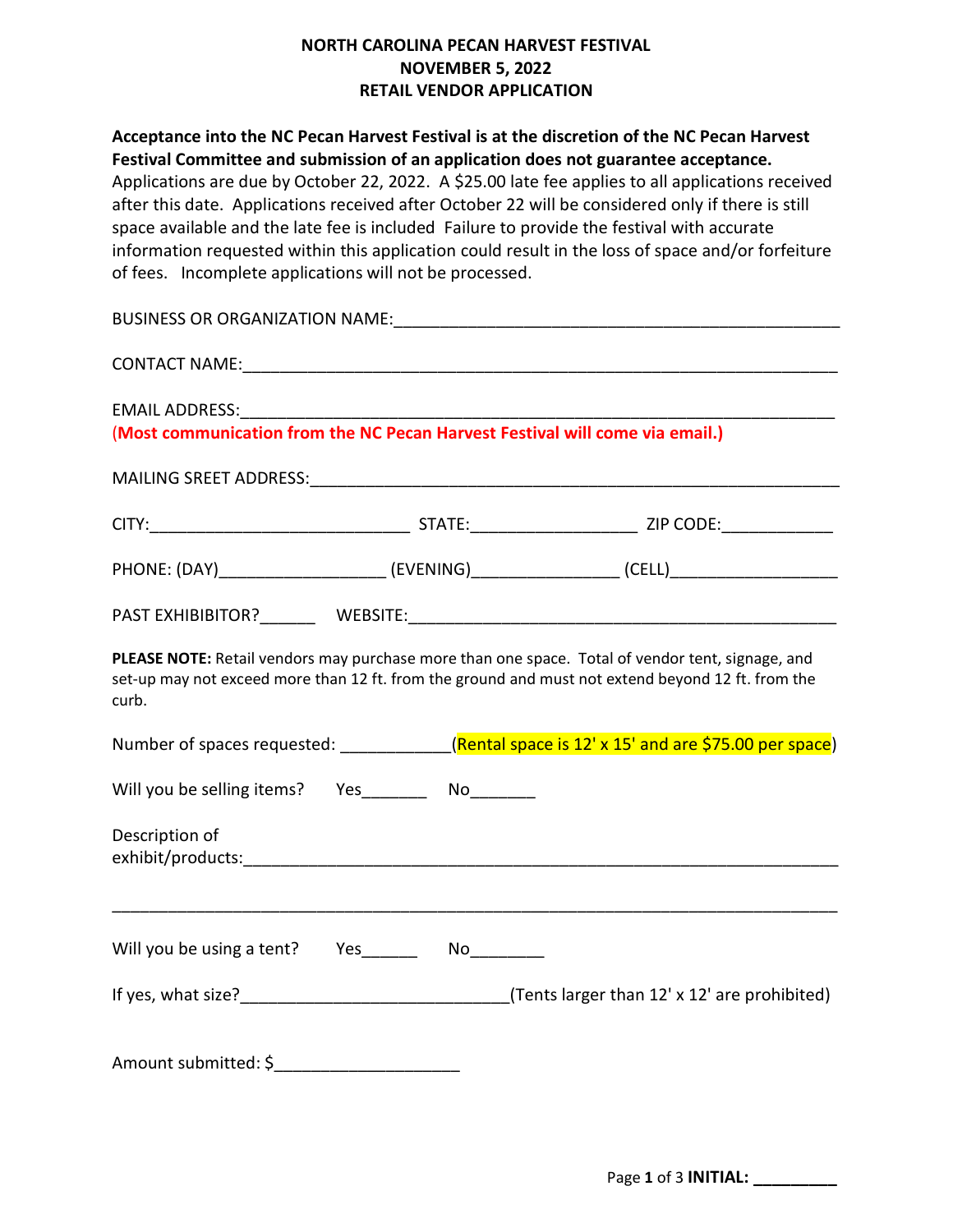## **APPLICANT ACKNOWLEDGEMENT:**

Applicant understands the NC Pecan Harvest Festival Committee (hereafter "Festival Organizers") reserves the right to reject any and all applications. Applicant understands that he/she is responsible for reading and adhering to all vendor rules and regulations as may be established by the Festival Organizers, as well as any and all applicable local, state, and federal laws and regulations. Applicant hereby agrees to indemnify, hold harmless, and release the City of Whiteville, and the Festival Organizers and any or all sponsors or agents from any loss, liability, damage, or costs (including attorney fees and court costs) and any and all claims of injury or damages resulting from and/or arising out of his/her participation in the NC Pecan Harvest Festival, whether caused by negligence or willful act of the Applicant or any other person. Applicant further understands that there will be no refunds in the event of rain. By his/her signature below, Applicant agrees to consider this application a commitment to abide by any and all rules and regulations that may be set forth by the Festival organizers and that it is solely responsible for obtaining any and all liability insurance coverage for his/her business/organization. Applicant understands that only items and information including in this application and approved by Festival Organizers may be sold and/or given away during the NC Pecan Harvest Festival. Applicant also consents to the NC Pecan Harvest Festival using its photograph, image, and/or sound in promotional materials, including print, broadcast, and online internet media.

| <b>Applicant Signature:</b> | )at∩ |
|-----------------------------|------|
|-----------------------------|------|